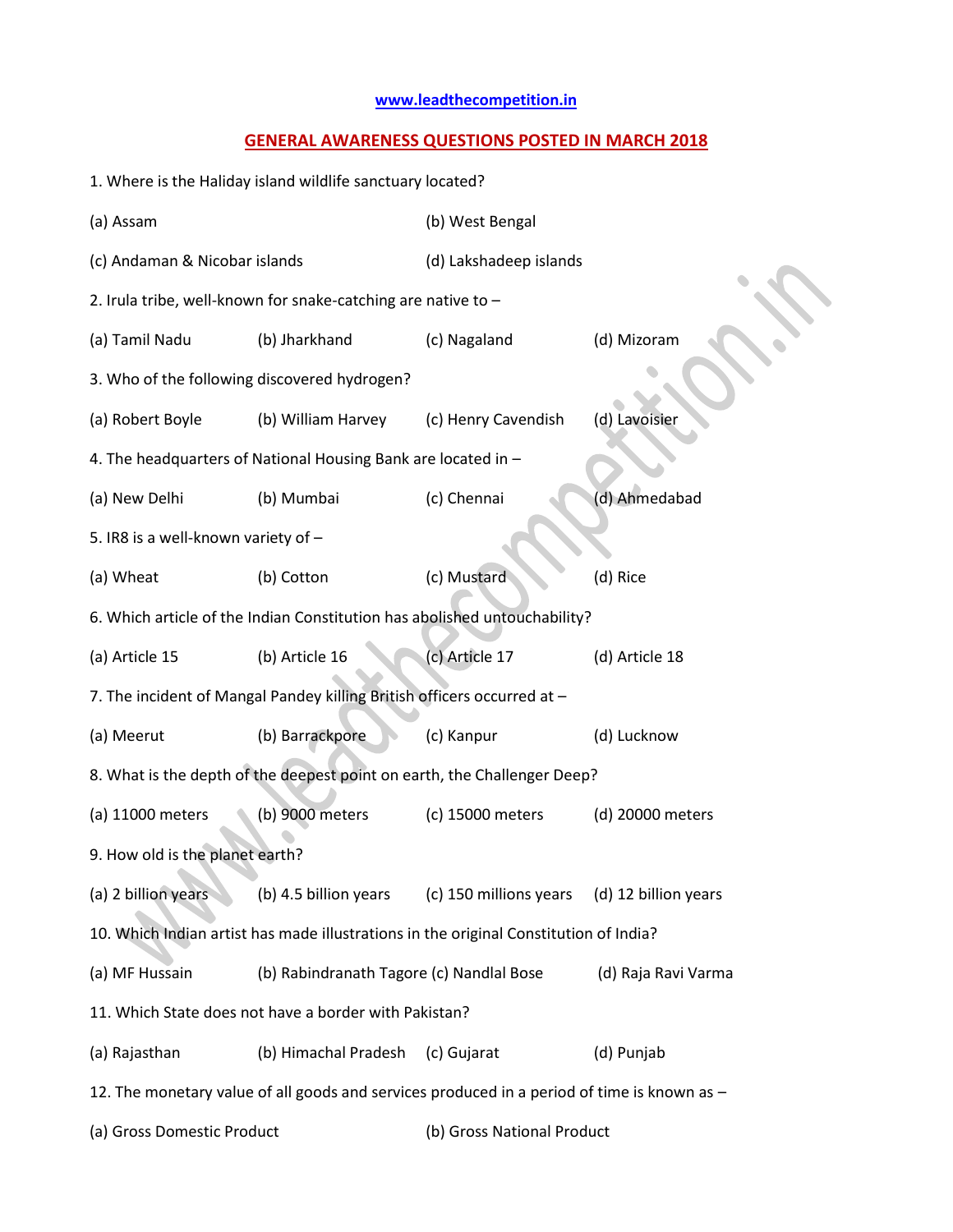| (a) Gross National Income                                                |                                                                           | (d) Total Revenue                                                                             |                                                                                                 |  |  |  |  |
|--------------------------------------------------------------------------|---------------------------------------------------------------------------|-----------------------------------------------------------------------------------------------|-------------------------------------------------------------------------------------------------|--|--|--|--|
| 13. Ocimum tenuiflorum is the scientific name of which plant?            |                                                                           |                                                                                               |                                                                                                 |  |  |  |  |
| (a) Cinnamon                                                             | (b) Cardamom                                                              | (c) Basil                                                                                     | (d) Neem                                                                                        |  |  |  |  |
| 14. Aruna Budda Reddy is associated with -                               |                                                                           |                                                                                               |                                                                                                 |  |  |  |  |
| (a) Mountaineering                                                       | (b) Gymnastics                                                            | (c) Boxing                                                                                    | (d) Chess                                                                                       |  |  |  |  |
|                                                                          | 15. The second world war broke out in the year -                          |                                                                                               |                                                                                                 |  |  |  |  |
| $(a)$ 1939                                                               | $(b)$ 1936                                                                | $(c)$ 1938                                                                                    | (d) 1937                                                                                        |  |  |  |  |
| 16. Padmavat is an epic poem written by -                                |                                                                           |                                                                                               |                                                                                                 |  |  |  |  |
| (a) Chand Bardai                                                         | (b) Bana Bhatt                                                            | (c) Abul Fazl                                                                                 | (d) Malik Muhammad Jayasi                                                                       |  |  |  |  |
|                                                                          | 17. In which year was the first five-year plan launched in India?         |                                                                                               |                                                                                                 |  |  |  |  |
| $(a)$ 1950                                                               | (b) 1951                                                                  | $(c)$ 1952                                                                                    | $(d)$ 1953                                                                                      |  |  |  |  |
|                                                                          | 18. The headquarters of Greenpeace International is located in-           |                                                                                               |                                                                                                 |  |  |  |  |
| (a) Amsterdam                                                            | (b) Geneva                                                                | (c) Paris                                                                                     | (d) New York                                                                                    |  |  |  |  |
|                                                                          | 19. The train named Deccan Queen runs between -                           |                                                                                               |                                                                                                 |  |  |  |  |
| (a) Mumbai and Goa                                                       |                                                                           | (b) Bengaluru and Mysore                                                                      |                                                                                                 |  |  |  |  |
| (c) Mumbai and Pune                                                      |                                                                           | (d) Hyderabad and Bidar                                                                       |                                                                                                 |  |  |  |  |
|                                                                          | 20. Which is the closest star to the solar system?                        |                                                                                               |                                                                                                 |  |  |  |  |
| (a) Barnard's Star                                                       | (b) Sirius                                                                | (c) Luyten's Star                                                                             | (d) Proxima Centauri                                                                            |  |  |  |  |
|                                                                          |                                                                           | 21. Which of these produces winged seeds so that they can be carried by wind to other places? |                                                                                                 |  |  |  |  |
| (a) Xanthium                                                             | (b) Drumstick                                                             | (c) Spinach                                                                                   | (d) Bitter gourd                                                                                |  |  |  |  |
|                                                                          | 22. Which continent is known as the Peninsula of Peninsulas?              |                                                                                               |                                                                                                 |  |  |  |  |
| (a) Africa                                                               | (b) Europe                                                                | (c) Asia                                                                                      | (d) South America                                                                               |  |  |  |  |
|                                                                          | 23. Lakshmibai National University for Physical Education is located in - |                                                                                               |                                                                                                 |  |  |  |  |
| (a) Gwalior                                                              | (b) Jhansi                                                                | (c) Patiala                                                                                   | (d) Panipat                                                                                     |  |  |  |  |
|                                                                          |                                                                           |                                                                                               | 24. Who founded India's first pharmaceutical company, Bengal Chemical and Pharmaceutical works? |  |  |  |  |
| (a) SK Burman                                                            | (b) KA Hamied                                                             | (c) PC Ray                                                                                    | (d) Desh Bandhu Gupta                                                                           |  |  |  |  |
| 25. Who of the following was a well-known ruler of the Chahmana dynasty? |                                                                           |                                                                                               |                                                                                                 |  |  |  |  |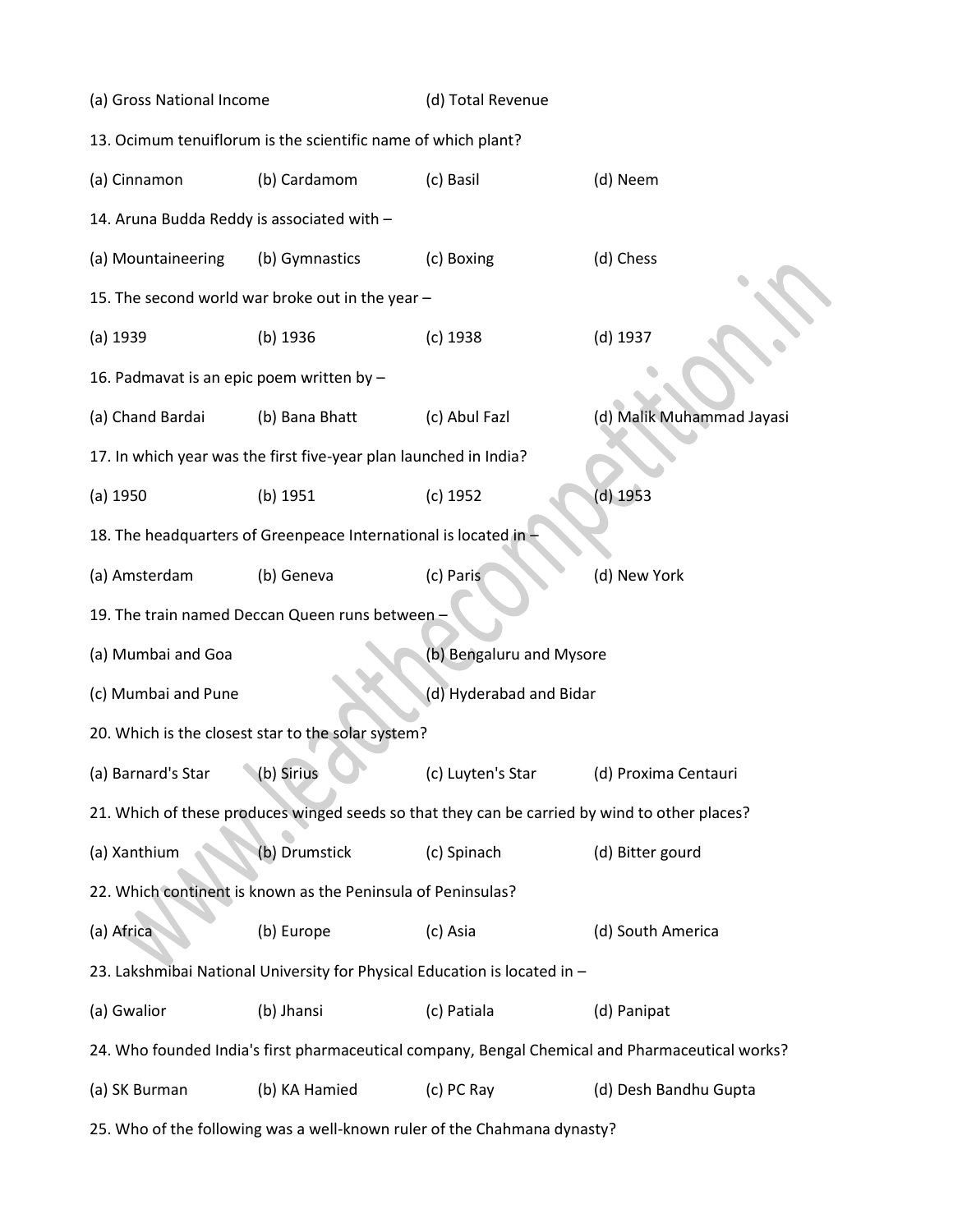| (a) Harsha Vardhana                   | (b) Jaichand                                                        | (c) Rana Sunga                                                                  | (d) Prithviraj Chauhan |  |  |
|---------------------------------------|---------------------------------------------------------------------|---------------------------------------------------------------------------------|------------------------|--|--|
|                                       | 26. Which organisation publishes Doing Business Report?             |                                                                                 |                        |  |  |
| (a) World Bank                        |                                                                     | (b) World Economic Forum                                                        |                        |  |  |
| (c) International Monetary Fund       |                                                                     | (d) European Union                                                              |                        |  |  |
| 27. The shallowest part of ocean is - |                                                                     |                                                                                 |                        |  |  |
| (a) Continental slope                 | (b) Ocean trough                                                    | (c) Ocean deep                                                                  | (d) Continental shelf  |  |  |
|                                       | 28. In which year was the British East India Company abolished?     |                                                                                 |                        |  |  |
| (a) 1835                              | (b) 1852                                                            | $(c)$ 1858                                                                      | $(d)$ 1885             |  |  |
|                                       |                                                                     | 29. Right to Information has been accepted by the Supreme Court to be a part of |                        |  |  |
| (a) Article 21                        | (b) Article 23                                                      | (c) Article 24                                                                  | (d) Article 27         |  |  |
|                                       | 30. In which State is the folk dance Fugdi performed traditionally? |                                                                                 |                        |  |  |
| (a) Chhattisgarh                      | (b) Goa                                                             | (c) Sikkim                                                                      | (d) Jammu and Kashmir  |  |  |
|                                       |                                                                     | 31. The property by which a metal can be beaten into sheets is known as -       |                        |  |  |
| (a) Malleability                      | (b) Ductility                                                       | (c) Flexibility                                                                 | (d) Conductivity       |  |  |
| 32. Prokaryotes do not have -         |                                                                     |                                                                                 |                        |  |  |
| (a) Cytoplasm                         | (b) Ribosome                                                        | (c) Nuclear membrane (d) Chromosomes                                            |                        |  |  |
|                                       | 33. Which continent was known as Dark Continent?                    |                                                                                 |                        |  |  |
| (a) Africa                            | (b) Antarctica                                                      | (c) Europe                                                                      | (d) Australia          |  |  |
|                                       | 34. Which port is protected during cyclone by the Hope Island?      |                                                                                 |                        |  |  |
| (a) Rajahmundry                       | (b) Kandla                                                          | (c) Mangalore                                                                   | (d) Kakinada           |  |  |
|                                       | 35. Which of the following is the primary function of haemoglobin?  |                                                                                 |                        |  |  |
| (a) Transport oxygen                  |                                                                     | (b) Protect from diseases                                                       |                        |  |  |
| (c) Give colour to blood              |                                                                     | (d) Give energy                                                                 |                        |  |  |
|                                       | 36. Musca domestica is the scientific name of -                     |                                                                                 |                        |  |  |
| (a) Butterfly                         | (b) Mosquito                                                        | (c) Housefly                                                                    | (d) Cockroach          |  |  |
|                                       | 37. Who first addressed Mahatma Gandhi as the Father of the Nation? |                                                                                 |                        |  |  |
| (a) Rabindranath Tagore               |                                                                     | (b) Subhash Chandra Bose                                                        |                        |  |  |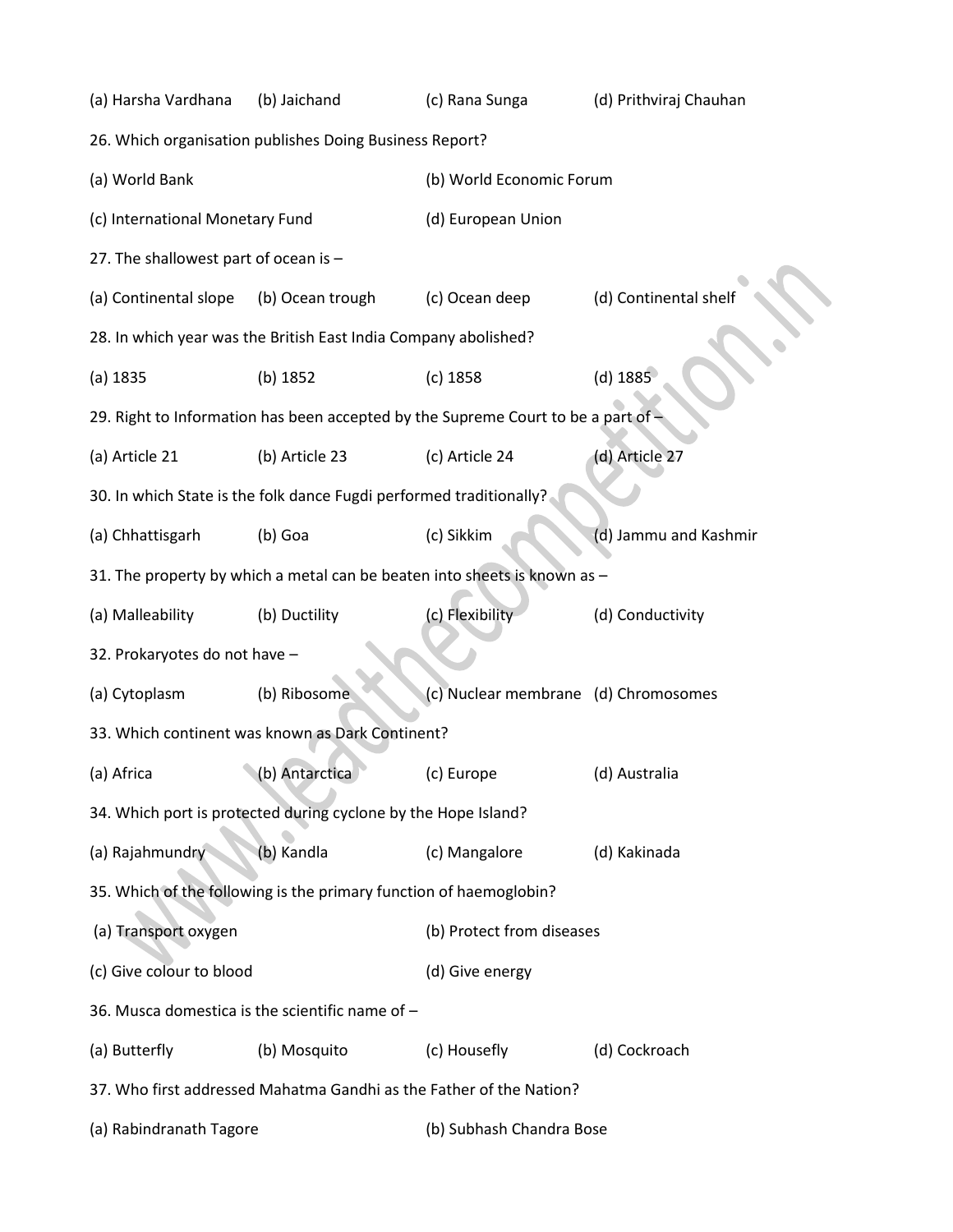| (c) Jawaharlal Nehru                     |                                                                                  | (d) C Rajagopalachari   |                    |  |
|------------------------------------------|----------------------------------------------------------------------------------|-------------------------|--------------------|--|
|                                          | 38. What is the impurity present along with a mineral in the ore called?         |                         |                    |  |
| (a) Gangue                               | (b) Flux                                                                         | (c) Slag                | (d) Rust           |  |
| 39. Sarhul is a festival celebrated in - |                                                                                  |                         |                    |  |
| (a) Rajasthan                            | (b) Maharashtra                                                                  | (c) Uttarakhand         | (d) Jharkhand      |  |
|                                          | 40. The International Rice Research Institute is located in -                    |                         |                    |  |
| (a) Japan                                | (b) Philippines                                                                  | (c) Malaysia            | (d) South Korea    |  |
|                                          | 41. Who of the following was elected unopposed as the President of India?        |                         |                    |  |
| (a) Dr. Rajendra Prasad                  |                                                                                  | (b) Giani Zail Singh    |                    |  |
| (c) N. Sanjeeva Reddy                    |                                                                                  | (d) Mrs. Pratibha Patil |                    |  |
|                                          | 42. Which Mughal emperor added Kashmir to his empire?                            |                         |                    |  |
| (a) Babur                                | (b) Akbar                                                                        | (c) Jahangir            | (d) Shahjahan      |  |
|                                          | 43. Which Indian PM was once ambassador to Soviet Union?                         |                         |                    |  |
| (a) IK Gujral                            | (b) Gulzarilal Nanda                                                             | (c) Indira Gandhi       | (d) Manmohan Singh |  |
|                                          | 44. National Power Training Institute is located at -                            |                         |                    |  |
| (a) Dhanbad                              | (b) Faridabad                                                                    | (c) Vadodara            | (d) Bhopal         |  |
|                                          | 45. What is the maximum amount that can be deposited in a PPF account in a year? |                         |                    |  |
| (a) Rs. 50,000                           | (b) Rs. 1,00,000                                                                 | (c) Rs. $2,00,000$      | (d) Rs. 1,50,000   |  |
|                                          | 46. In which year was Mysore renamed Karnataka?                                  |                         |                    |  |
| $(a)$ 1956                               | (b) 1966                                                                         | $(c)$ 1973              | $(d)$ 1975         |  |
|                                          | 47. Who founded the World Economic Forum?                                        |                         |                    |  |
| (a) Klaus Schwab                         |                                                                                  | (b) Charles Babbage     |                    |  |
| (c) Dominique Strauss-Kahn               |                                                                                  | (d) Peter Benenson      |                    |  |
|                                          | 48. The Thirthankaras are associated with which religion?                        |                         |                    |  |
| (a) Buddhism                             | (b) Jainism                                                                      | (c) Sikhism             | (d) Judaism        |  |
| 49. Sridevi was a recipient of -         |                                                                                  |                         |                    |  |
| (a) Padma Shri                           | (b) Padma Bhushan                                                                | (c) Padma Vibhushan     | (d) Vyas Samman    |  |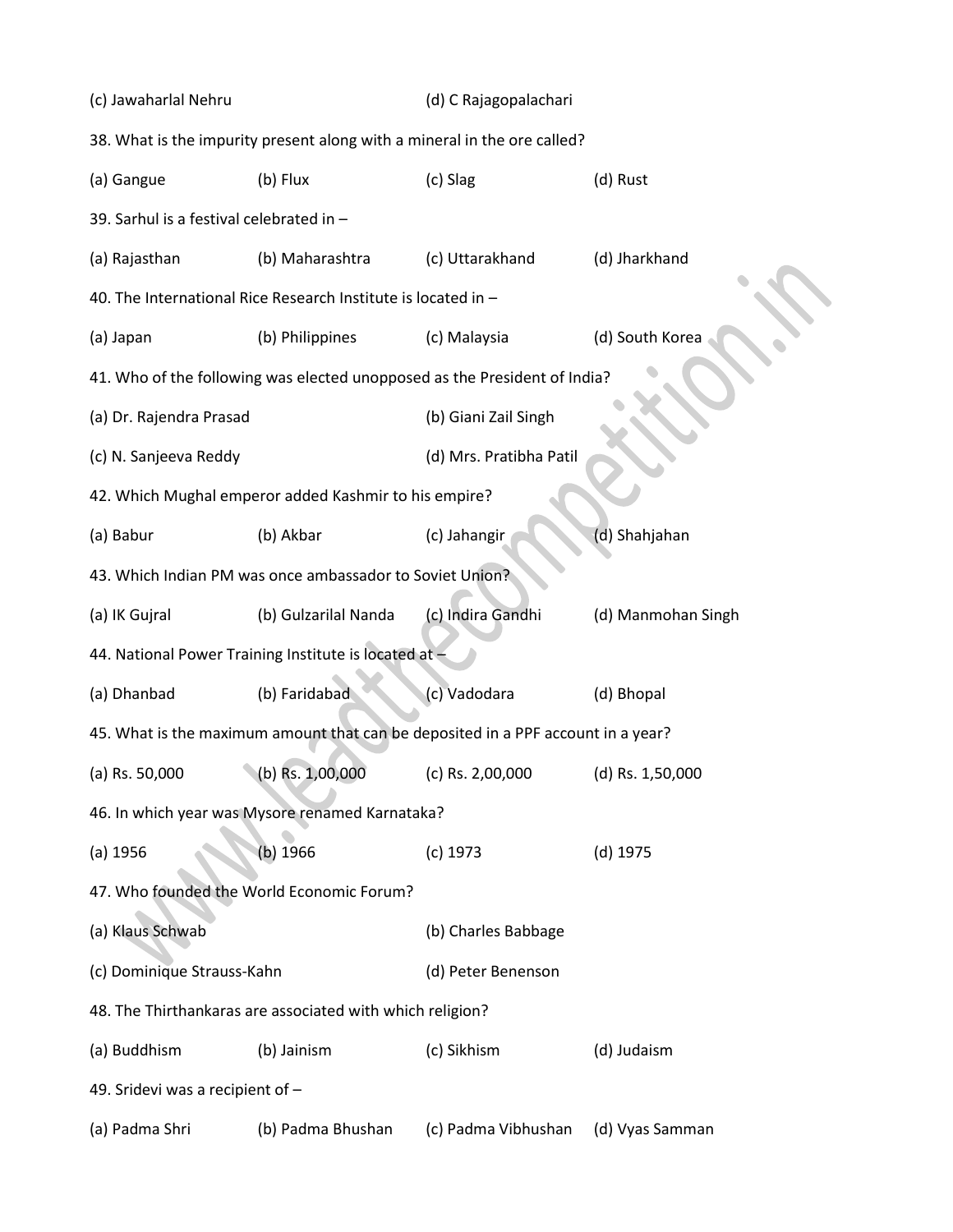50. The number of spokes in the Chakra of Indian National Flag are – (a) Twelve (b) Fifteen (c) Eighteen (d) Twenty Four 51. Burning of coal in a closed room is dangerous because of the production of – (a) Carbon monoxide (b) Carbon dioxide (c) Sulphur dioxide (d) Nitrous oxide 52. The fifth largest continent by area is – (a) Europe (b) Antarctica (c) Australia (d) South America 53. JIPMER (Jawaharlal Institute of Post-Graduate Medical Education and Research) is located in – (a) Thiruvananthapuram (b) Madurai (c) Pondicherry (d) Coimbatore 54. Epic of Siri or Siri Sandhi is a poem written in – (a) Tulu (b) Kannada (c) Maithili (d) Tamil 55. The share of State Govt in the capital of Regional Rural Bank is -(a) 50% (b) 35% (c) 25% (d) 15% 56. If a material is carcinogenic, it can cause – (a) Cancer (b) Tuberculosis (c) Cholera (d) Diabetes 57. Which awards are known as Green Oscars? (a) Crystal Awards (b) Whitley Awards (c) Right Livelihood Awards (d) Magsaysay Awards 58. Vikramshila centre of learning was established by – (a) Madanpala (b) Gopala (c) Mahipala (d) Dharmapala 59. The Great Barrier Reef is located in the – (a) Indian Ocean (b) Pacific Ocean (c) Atlantic Ocean (d) Arctic Ocean 60. A protocol in url of a website ends with – (a) //: (b) ;// (c) :// (d) ://: 61. Detroit in the USA is famous for – (a) Software industry (b) Weapons manufacturing (c) Casinos (d) Automobile industry

62. In which city is the winter session of Karnataka Legislative assembly held every year?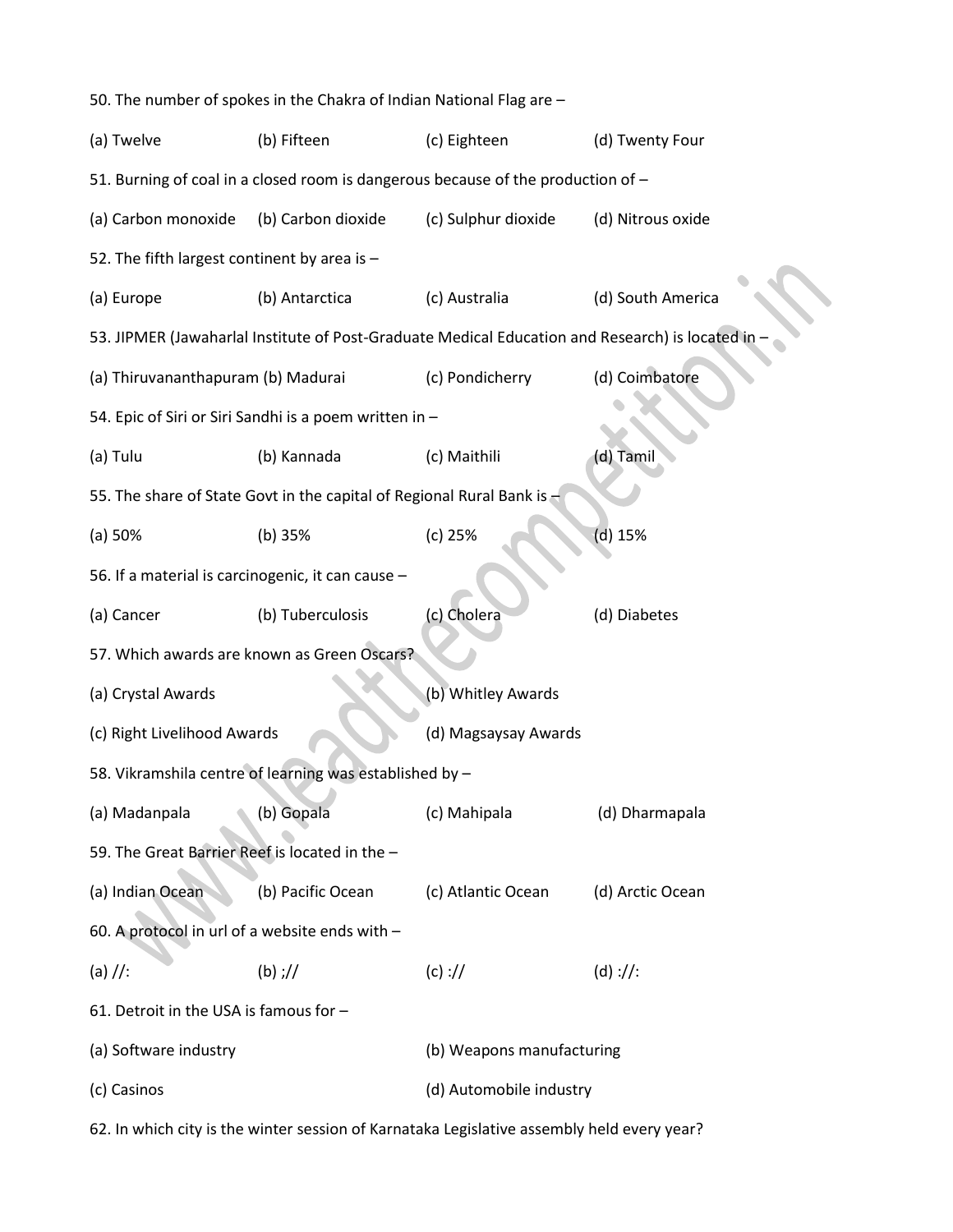| (a) Hubbali                                                                        | (b) Dharwad<br>(c) Belagavi                                                |                     | (d) Mysuru            |  |  |  |  |
|------------------------------------------------------------------------------------|----------------------------------------------------------------------------|---------------------|-----------------------|--|--|--|--|
| 63. Who was appointed the head of States Reorganisation Commission set up in 1953? |                                                                            |                     |                       |  |  |  |  |
| (a) Fazal Ali                                                                      | (b) Sardar Patel                                                           | (c) Asaf Ali        | (d) C Rajagopalachari |  |  |  |  |
| 64. Pritzker Prize is awarded in the field of -                                    |                                                                            |                     |                       |  |  |  |  |
| (a) Music                                                                          | (b) Architecture                                                           | (c) Religion        | (d) Mathematics       |  |  |  |  |
|                                                                                    | 65. Asaf Zahi dynasty ruled over which of the following -                  |                     |                       |  |  |  |  |
| (a) Hyderabad                                                                      | (b) Lucknow                                                                | (c) Judagadh        | (d) Bengal            |  |  |  |  |
| 66. Chapchar Kut is a festival of which State?                                     |                                                                            |                     |                       |  |  |  |  |
| (a) Manipur                                                                        | (b) Nagaland                                                               | (c) Mizoram         | (d) Meghalaya         |  |  |  |  |
|                                                                                    | 67. Revanna Umadevi Nagraj is associated with which sport?                 |                     |                       |  |  |  |  |
| (a) Chess                                                                          | (b) Billiards                                                              | (c) Archery         | (d) Judo              |  |  |  |  |
|                                                                                    | 68. Neander valley associated with Neanderthals is located in              |                     |                       |  |  |  |  |
| (a) Germany                                                                        | (b) Siberia                                                                | (c) Brazil          | (d) Nigeria           |  |  |  |  |
| 69. El Nino climactic cycle is formed in the -                                     |                                                                            |                     |                       |  |  |  |  |
| (a) Atlantic Ocean                                                                 | (b) Indian Ocean                                                           | (c) Antarctic Ocean | (d) Pacific Ocean     |  |  |  |  |
|                                                                                    | 70. To which country did the invader Ghengis Khan belong?                  |                     |                       |  |  |  |  |
| (a) Mongolia                                                                       | (b) Iran                                                                   | (c) Afghanistan     | (d) Greece            |  |  |  |  |
|                                                                                    | 71. Which element is represented by the symbol W?                          |                     |                       |  |  |  |  |
| (a) Tungsten                                                                       | (b) Vanadium                                                               | (c) Titanium        | (d) Plutonium         |  |  |  |  |
|                                                                                    | 72. The frequency range of hearing for humans is -                         |                     |                       |  |  |  |  |
| (a) 10 Hz to 10 KHz                                                                | (b) 20 Hz to 20 KHz                                                        | (c) 30 Hz to 30 KHz | (d) 40 Hz to 40 KHz   |  |  |  |  |
|                                                                                    | 73. Which emperor embraced Jainism in the last years of his life?          |                     |                       |  |  |  |  |
| (a) Ashoka                                                                         |                                                                            | (b) Kanishka        |                       |  |  |  |  |
| (c) Chandragupta Maurya                                                            |                                                                            | (d) Vikramaditya    |                       |  |  |  |  |
|                                                                                    | 74. As per Indus Water Treaty, India is NOT allowed to use the waters of - |                     |                       |  |  |  |  |
| (a) Beas                                                                           | (b) Ravi                                                                   | (c) Sutlej          | (d) Chenab            |  |  |  |  |
|                                                                                    |                                                                            |                     |                       |  |  |  |  |

<sup>75.</sup> Which city is famous for Bali Jatra festival?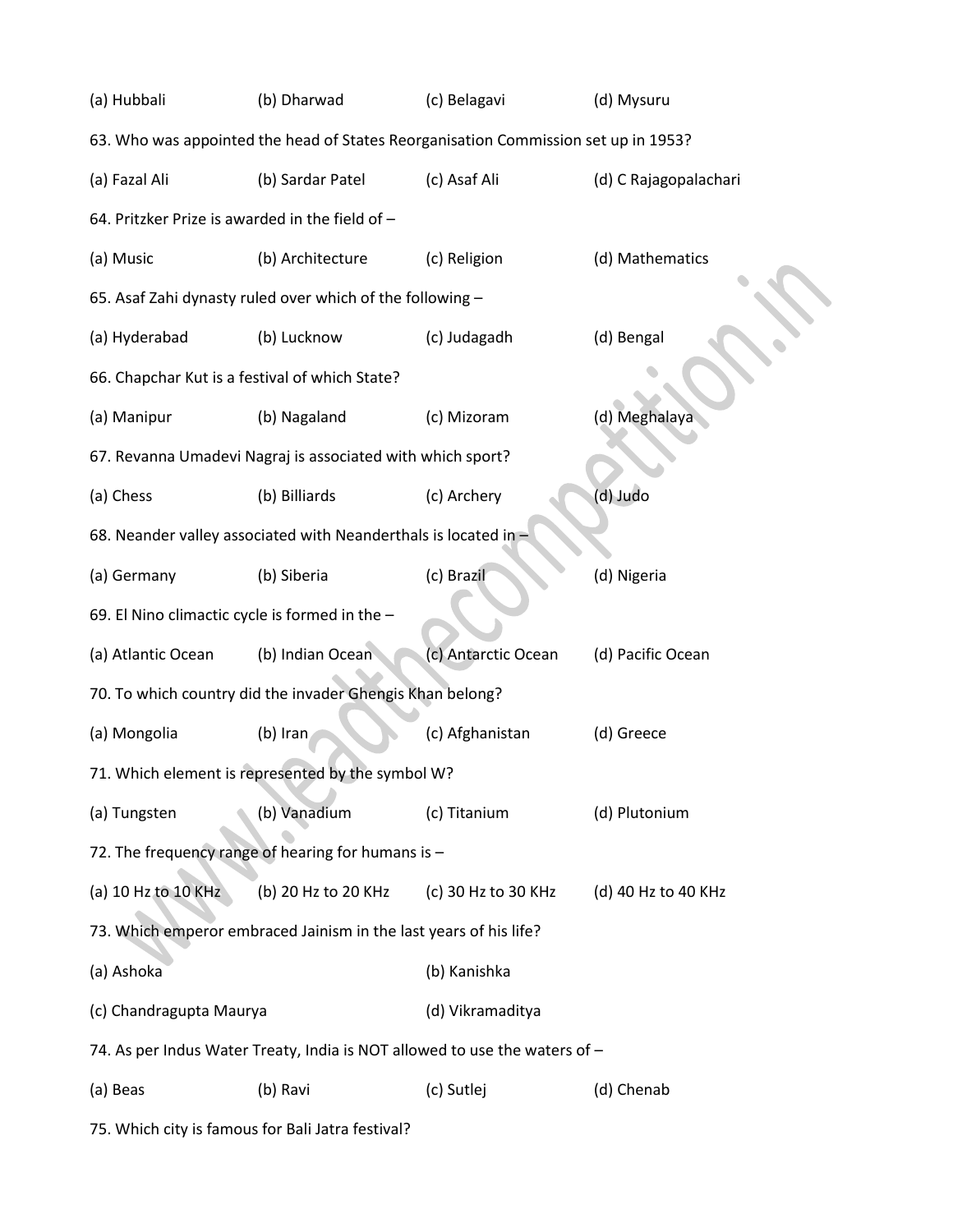| (a) Cuttack<br>(b) Ranchi                                                                       |                                                                       | (c) Raipur                                                                     | (d) Patna                                                                                                  |  |  |  |  |
|-------------------------------------------------------------------------------------------------|-----------------------------------------------------------------------|--------------------------------------------------------------------------------|------------------------------------------------------------------------------------------------------------|--|--|--|--|
| 76. Moreh, the border town through which India-Myanmar border trade takes place is located in - |                                                                       |                                                                                |                                                                                                            |  |  |  |  |
| (a) Nagaland                                                                                    | (b) Manipur                                                           | (c) Tripura                                                                    | (d) Meghalaya                                                                                              |  |  |  |  |
| 77. Why I am a Hindu is a book written by -                                                     |                                                                       |                                                                                |                                                                                                            |  |  |  |  |
| (a) Amit Shah                                                                                   | (b) Sri Sri Ravi Shankar (c) Shashi Tharoor                           |                                                                                | (d) Arun Jaitley                                                                                           |  |  |  |  |
|                                                                                                 | 78. To which country did Stephen Hawking belong?                      |                                                                                |                                                                                                            |  |  |  |  |
| (a) United States of America                                                                    |                                                                       | (b) France                                                                     |                                                                                                            |  |  |  |  |
| (c) Germany                                                                                     |                                                                       | (d) United Kingdom                                                             |                                                                                                            |  |  |  |  |
|                                                                                                 | 79. Who succeeded Aurangzeb as the Mughal emperor?                    |                                                                                |                                                                                                            |  |  |  |  |
| (a) Bahadur Shah                                                                                | (b) Sikandar Shah                                                     | (c) Jahandar Shah                                                              | (d) Farukh Siyar                                                                                           |  |  |  |  |
|                                                                                                 | 80. Severe Acute Respiratory Syndrome (SARS) is a disease caused by - |                                                                                |                                                                                                            |  |  |  |  |
| (a) Bacteria                                                                                    | (b) Protozoa                                                          | (c) Fungi                                                                      | (d) Virus                                                                                                  |  |  |  |  |
|                                                                                                 |                                                                       | 81. Which of the following is the first Indian company to be listed on NASDAQ? |                                                                                                            |  |  |  |  |
| (a) Reliance Industries                                                                         |                                                                       | (b) Infosys Technologies                                                       |                                                                                                            |  |  |  |  |
| (c) Wipro Infotech                                                                              |                                                                       | (d) Satyam Computers                                                           |                                                                                                            |  |  |  |  |
|                                                                                                 | 82. The Diary of a Domestic Diva is a book written by -               |                                                                                |                                                                                                            |  |  |  |  |
| (a) Shilpa Shetty                                                                               | (b) Sudha Murthy                                                      | (c) Twinkle Khanna                                                             | (d) Shobha De                                                                                              |  |  |  |  |
| moment is known as -","                                                                         |                                                                       |                                                                                | 83. A pair of forces equal in magnitude but oppositely directed and displaced by perpendicular distance or |  |  |  |  |
| (a) Bond                                                                                        | (b) Pair                                                              | (c) Couple                                                                     | (d) Duo                                                                                                    |  |  |  |  |
|                                                                                                 | 84. Kondapalli, the place famous for toys is located in -             |                                                                                |                                                                                                            |  |  |  |  |
| (a) Tamil Nadu                                                                                  | (b) Telangana                                                         | (c) Karnataka                                                                  | (d) Andhra Pradesh                                                                                         |  |  |  |  |
|                                                                                                 |                                                                       | 85. In which year was Mahatma Gandhi named the TIME Person of the Year?        |                                                                                                            |  |  |  |  |
| $(a)$ 1930                                                                                      | (b) 1931                                                              | $(c)$ 1942                                                                     | $(d)$ 1947                                                                                                 |  |  |  |  |
| 86. mya is a unit of -                                                                          |                                                                       |                                                                                |                                                                                                            |  |  |  |  |
| (a) Time                                                                                        | (b) Distance                                                          | (c) Weight                                                                     | (d) Radiation                                                                                              |  |  |  |  |
| 87. Which of the following is used in the manufacture of linoleum?                              |                                                                       |                                                                                |                                                                                                            |  |  |  |  |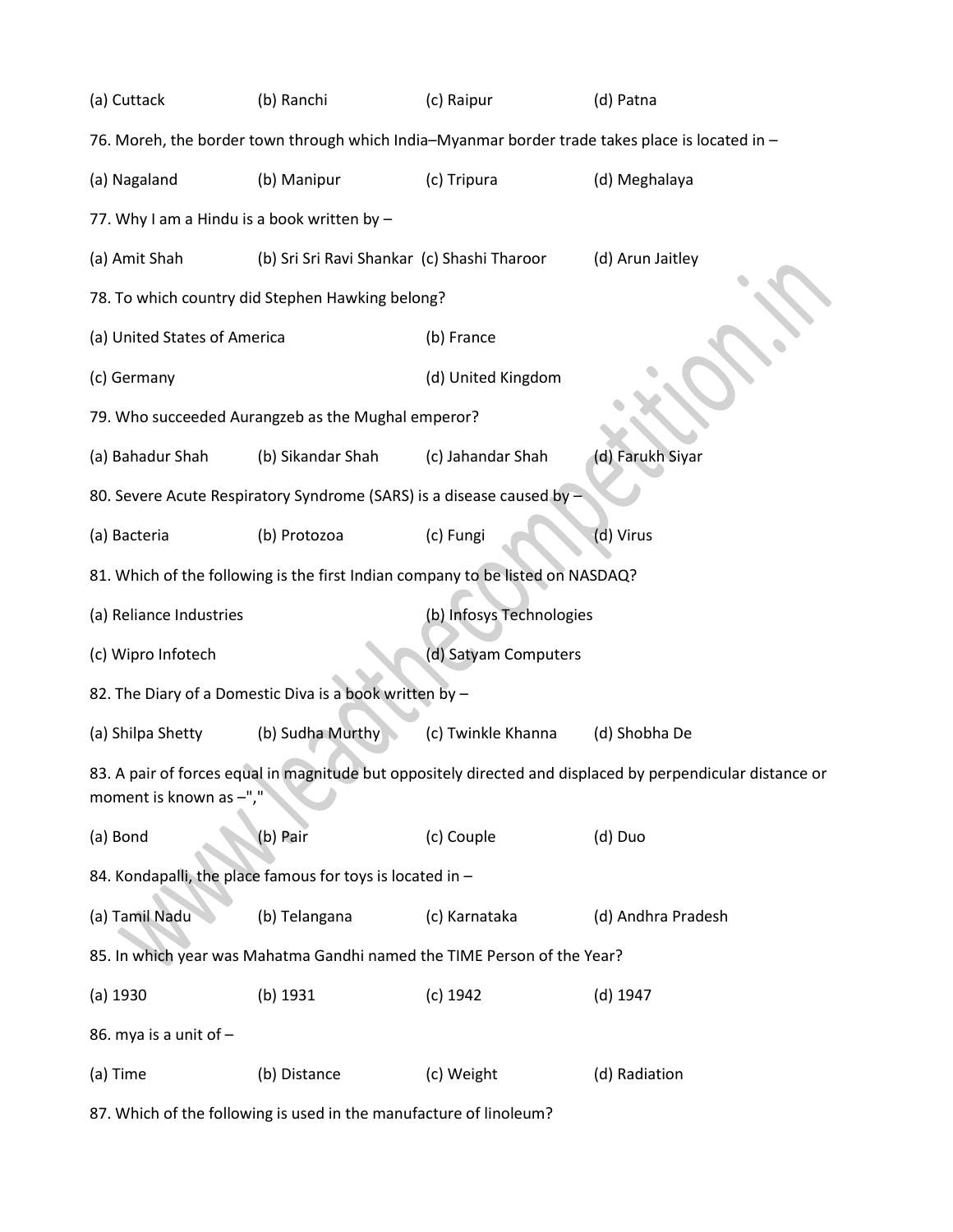| (a) Cotton                                   | (b) Jute                                                              | (c) Petroleum                                                                                   | (d) Flax           |  |  |
|----------------------------------------------|-----------------------------------------------------------------------|-------------------------------------------------------------------------------------------------|--------------------|--|--|
|                                              |                                                                       | 88. The committee to make recommendations on fundamental duties was headed by -                 |                    |  |  |
| (a) Brahmanand Reddy                         |                                                                       | (b) Swaran Singh                                                                                |                    |  |  |
| (c) Charan Singh                             |                                                                       | (d) Morarjee Desai                                                                              |                    |  |  |
|                                              | 89. Which battle established the Mughal rule in India?                |                                                                                                 |                    |  |  |
| (a) First Battle of Tarain                   |                                                                       | (b) Second Battle of Panipat                                                                    |                    |  |  |
| (c) First Battle of Panipat                  |                                                                       | (d) Second Battle of Tarain                                                                     |                    |  |  |
| 90. Atla Taddi is a festival of which State? |                                                                       |                                                                                                 |                    |  |  |
| (a) Karnataka                                | (b) Maharashtra                                                       | (c) Jharkhand                                                                                   | (d) Andhra Pradesh |  |  |
|                                              | 91. Which was the first organic compound to be developed in a lab?    |                                                                                                 |                    |  |  |
| (a) Urea                                     | (b) Alcohol                                                           | (c) Ether                                                                                       | (d) Methane        |  |  |
|                                              | 92. Which is the shortest stretch of the Golden Quadrilateral?        |                                                                                                 |                    |  |  |
| (a) Delhi to Kolkata                         |                                                                       | (b) Chennai to Mumbai                                                                           |                    |  |  |
| (c) Kolkata to Chennai                       |                                                                       | (d) Mumbai to Delhi                                                                             |                    |  |  |
|                                              | 93. Name the first Regional Rural Bank set up in India?               |                                                                                                 |                    |  |  |
| (a) Kerala Gramin Bank                       |                                                                       | (b) Vananchal Gramin Bank                                                                       |                    |  |  |
| (c) Prathama Bank                            |                                                                       | (d) Sapthagiri Gramin Bank                                                                      |                    |  |  |
|                                              |                                                                       | 94. Which of the following is awarded for contribution to affirming life's spiritual dimension? |                    |  |  |
| (a) Crystal Award                            |                                                                       | (b) Right Livelihood Award                                                                      |                    |  |  |
| (c) Pritzker Prize                           |                                                                       | (d) Templeton Prize                                                                             |                    |  |  |
| 95. The Golden House is a book written by -  |                                                                       |                                                                                                 |                    |  |  |
| (a) Arundhati Roy                            | (b) Salman Rushdie                                                    | (c) VS Naipaul                                                                                  | (d) Arvind Adiga   |  |  |
|                                              | 96. Which of the following kings belonged to the Pushyabhuti dynasty? |                                                                                                 |                    |  |  |
| (a) Harshavardhana                           | (b) Prithviraj Chauhan (c) Pulakesin II                               |                                                                                                 | (d) Jaichand       |  |  |
| 97. Edakkal caves are located in -           |                                                                       |                                                                                                 |                    |  |  |
| (a) Karnataka                                | (b) Tamil Nadu                                                        | (c) Goa                                                                                         | (d) Kerala         |  |  |
|                                              | 98. Which of the following is a monsoon festival in India?            |                                                                                                 |                    |  |  |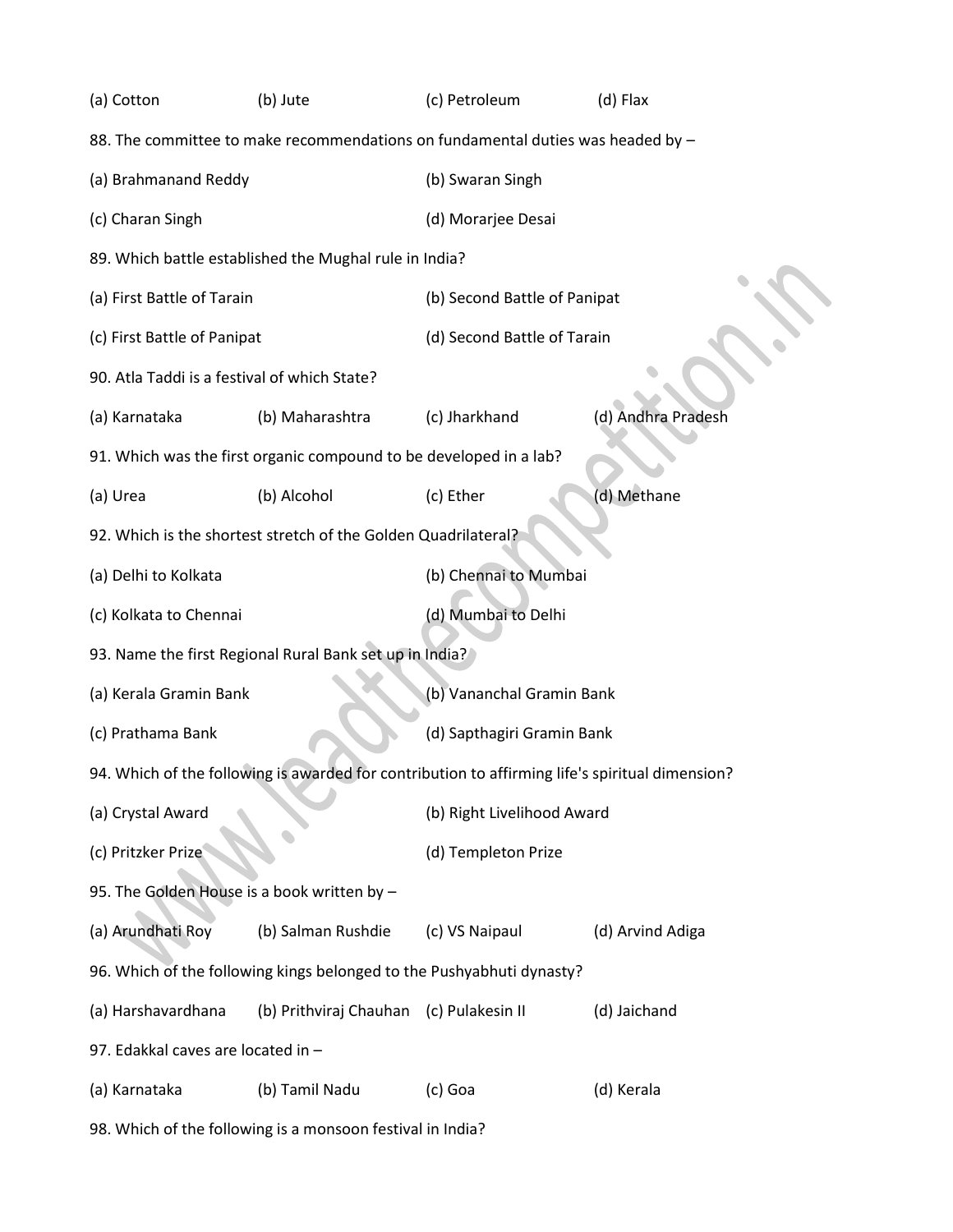| (b) Teej                                                                | (c) Basant Panchami                                                     | (d) Baisakhi                                                                                                                                                                                                                                                                                                                                                                                                                                       |
|-------------------------------------------------------------------------|-------------------------------------------------------------------------|----------------------------------------------------------------------------------------------------------------------------------------------------------------------------------------------------------------------------------------------------------------------------------------------------------------------------------------------------------------------------------------------------------------------------------------------------|
|                                                                         |                                                                         |                                                                                                                                                                                                                                                                                                                                                                                                                                                    |
| (b) Geneva                                                              | (c) Paris                                                               | (d) New York                                                                                                                                                                                                                                                                                                                                                                                                                                       |
|                                                                         |                                                                         |                                                                                                                                                                                                                                                                                                                                                                                                                                                    |
| (b) Eleven                                                              | (c) Twelve                                                              | (d) Thirteen                                                                                                                                                                                                                                                                                                                                                                                                                                       |
|                                                                         |                                                                         |                                                                                                                                                                                                                                                                                                                                                                                                                                                    |
| (b) Seattle                                                             | (c) New York                                                            | (d) Los Angeles                                                                                                                                                                                                                                                                                                                                                                                                                                    |
|                                                                         |                                                                         |                                                                                                                                                                                                                                                                                                                                                                                                                                                    |
| (b) 1913                                                                | $(c)$ 1917                                                              | $(d)$ 1911                                                                                                                                                                                                                                                                                                                                                                                                                                         |
|                                                                         |                                                                         |                                                                                                                                                                                                                                                                                                                                                                                                                                                    |
| (b) Camel                                                               | (c) Buffalo                                                             | (d) Sheep                                                                                                                                                                                                                                                                                                                                                                                                                                          |
|                                                                         |                                                                         |                                                                                                                                                                                                                                                                                                                                                                                                                                                    |
| (b) Papaya                                                              | (c) Cotton                                                              | (d) Martynia                                                                                                                                                                                                                                                                                                                                                                                                                                       |
| (a) Castor<br>105. Who was India's first High Commissioner to Pakistan? |                                                                         |                                                                                                                                                                                                                                                                                                                                                                                                                                                    |
|                                                                         |                                                                         |                                                                                                                                                                                                                                                                                                                                                                                                                                                    |
| (a) VK Krishna Menon<br>(b) NR Pillai                                   | (c) Vijayalakshmi Pandit (d) Sri Prakasa                                |                                                                                                                                                                                                                                                                                                                                                                                                                                                    |
| 106. Dollu Kunitha is a popular folk dance of -                         |                                                                         |                                                                                                                                                                                                                                                                                                                                                                                                                                                    |
| (b) Gujarat                                                             | (c) Karnataka                                                           | (d) Jharkhand                                                                                                                                                                                                                                                                                                                                                                                                                                      |
|                                                                         | 107. Ambhi, who surrendered to Alexander the Great was the king of -    |                                                                                                                                                                                                                                                                                                                                                                                                                                                    |
| (b) Takshashila                                                         | (c) Kausala                                                             | (d) Patliputra                                                                                                                                                                                                                                                                                                                                                                                                                                     |
|                                                                         | 108. Golden rice variety has been developed to combat deficiency of -   |                                                                                                                                                                                                                                                                                                                                                                                                                                                    |
| (b) Vitamin C                                                           | (c) Calcium                                                             | (d) Vitamin A                                                                                                                                                                                                                                                                                                                                                                                                                                      |
| 109. Hadza ethnic group is native to which country?                     |                                                                         |                                                                                                                                                                                                                                                                                                                                                                                                                                                    |
| (b) Australia                                                           | (c) Brazil                                                              | (d) China                                                                                                                                                                                                                                                                                                                                                                                                                                          |
|                                                                         | 110. Which of the following established the first Mutual Fund in India? |                                                                                                                                                                                                                                                                                                                                                                                                                                                    |
| $(b)$ LIC                                                               | (c) GIC                                                                 | (d) UTI                                                                                                                                                                                                                                                                                                                                                                                                                                            |
| 111. Which Indian dynasty made Sri Lanka a part of its empire?          |                                                                         |                                                                                                                                                                                                                                                                                                                                                                                                                                                    |
|                                                                         |                                                                         | 99. The headquarters of FATF (Financial Action Task Force) are located in -<br>100. How many five-year plans has India had so far?<br>101. The headquarters of Amazon company are located in -<br>102. The first meeting of the Indian Science Congress was held in the year -<br>103. Bubalus bubalis is the scientific name of which domestic animal?<br>104. In which of these plants do the fruits burst to scatter the seeds for propagation? |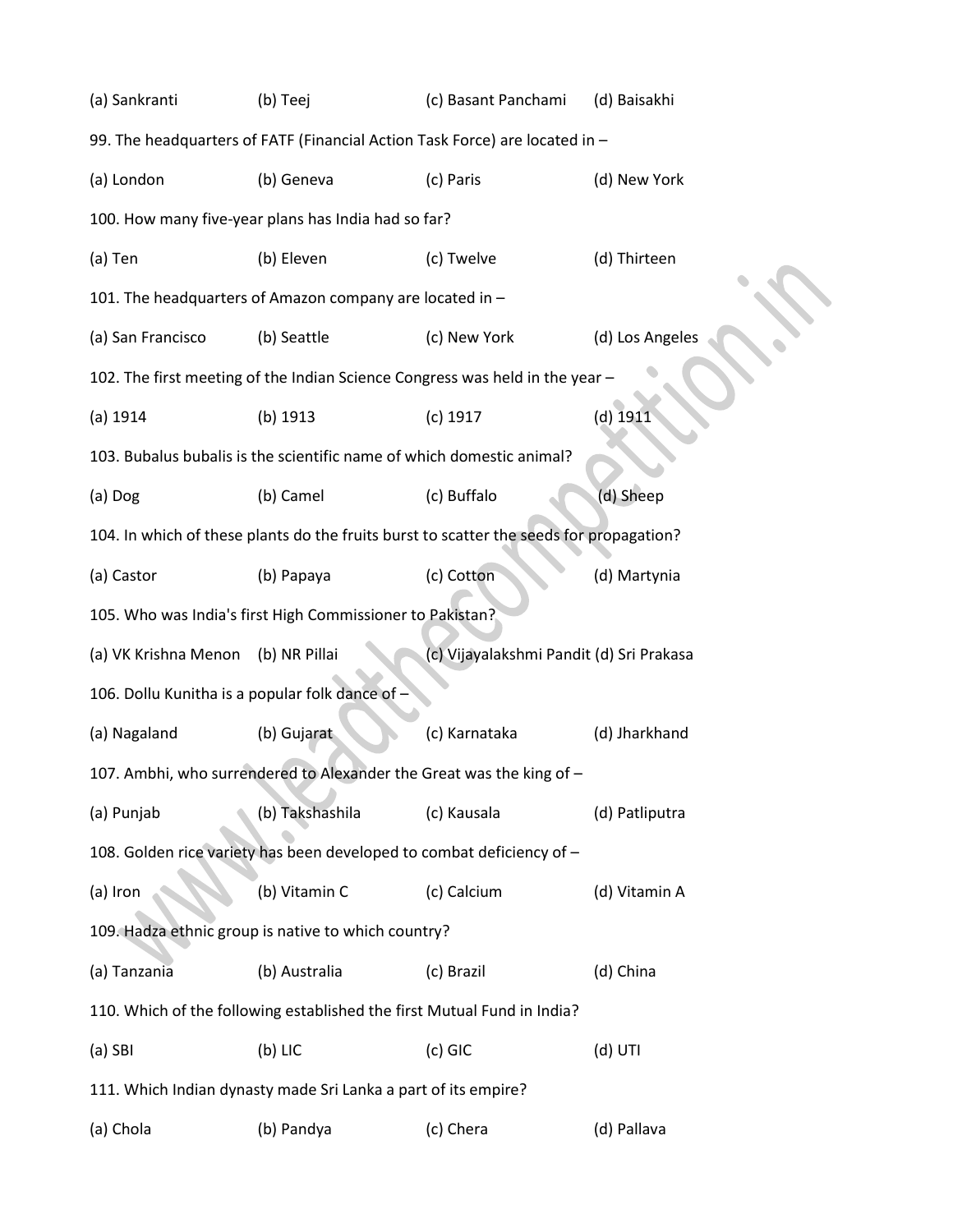## 112. Which of these is a saprotroph? (a) Algae (b) Pitcher plant (c) Fungi (d) Cuscuta 113. Through which of the following can the Bryophyllum reproduce? (a) Stem (b) Leaves (c) Roots (d) Flower 114. The famous Allahabad pillar does not contain inscriptions related to – (a) Kanishka (b) Samudragupta (c) Ashoka (d) Jehangir 115. How many furlongs constitute a mile? (a) Five (b) Six (c) Seven (d) Eight 116. Lothian Island Wildlife Sanctuary is situated in – (a) Tamil Nadu (b) West Bengal (c) Kerala (d) Odisha 117. The Book of Chocolate Saints is a book written by – (a) Arundhati Roy (b) Arvind Adiga (c) Jeet Thayil (d) Neel Mukherjee 118. Who was the first to make paracetamol? (a) Harmon Northrop Morse (b) Felix Hoffman (c) Heinrich Dreser (d) Melita Bentz 119. Which of the following is not an operating system? (a) Android (b) iOS (c) Symbian (d) Chrome 120. Which was the first bank to introduce internet banking in India? (a) State Bank of India (b) HDFC Bank (c) ICICI Bank (d) Punjab National Bank 121. Who discovered the bacterium that causes tuberculosis? (a) Robert Koch (b) Ronald Ross (c) Alexander Fleming (d) Jonas Salk 122. In which State is the Madhavpur Mela held annually? (a) Rajasthan (b) Haryana (c) Gujarat (d) Chhattisgarh 123. Which organisation launched the Earth Hour movement? (a) International Solar Alliance (b) Worldwide Fund for Nature (c) International Renewable Energy Agency (d) UNESCO 124. Which is the most abundant element in the Sun?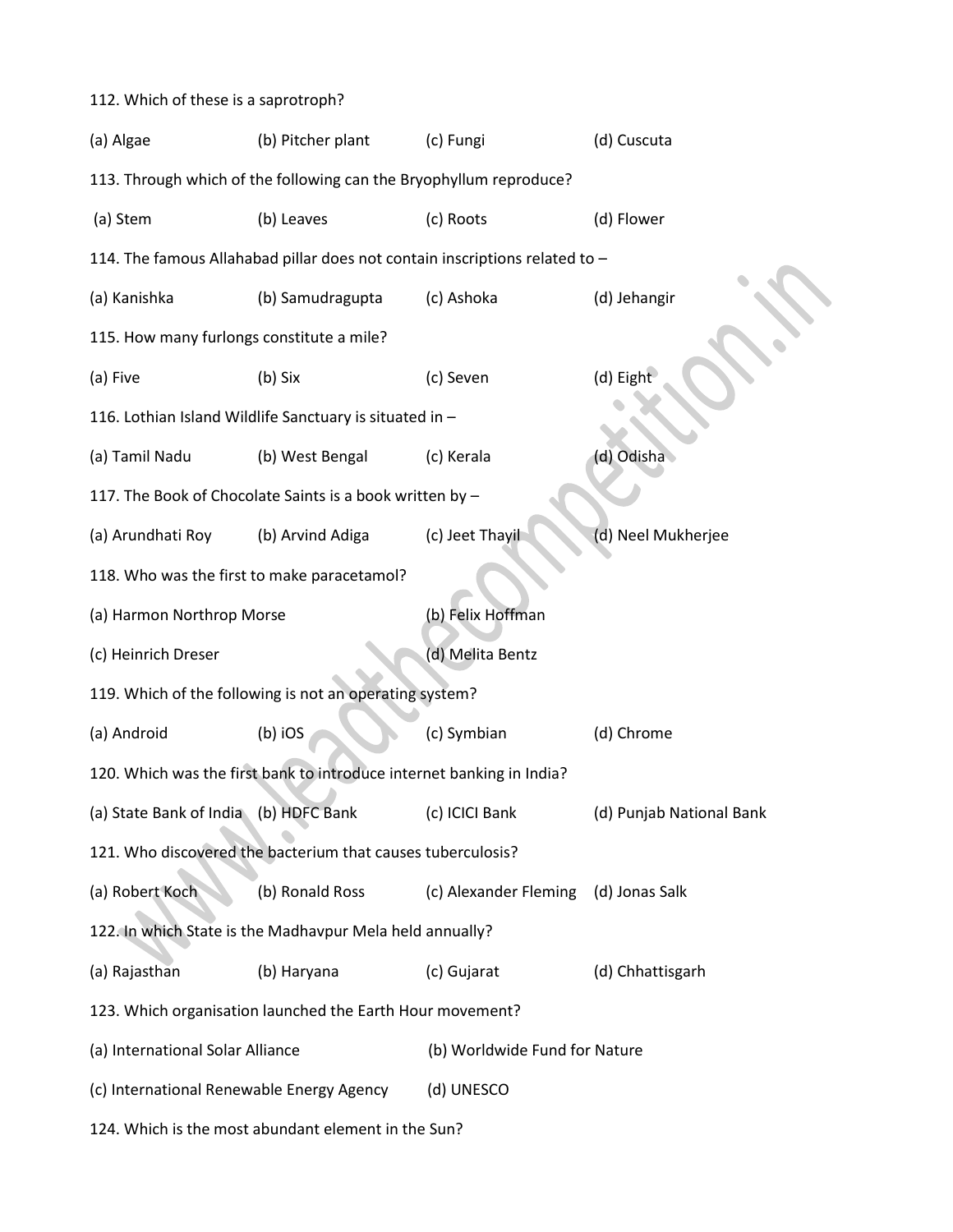| (a) Helium<br>(b) Oxygen                                                          |                                                                 | (c) Carbon                                                                                   | (d) Hydrogen                                                                                                 |  |  |  |  |
|-----------------------------------------------------------------------------------|-----------------------------------------------------------------|----------------------------------------------------------------------------------------------|--------------------------------------------------------------------------------------------------------------|--|--|--|--|
| 125. What kind of software is GIMP?                                               |                                                                 |                                                                                              |                                                                                                              |  |  |  |  |
| (a) Media player                                                                  | (b) Web browser                                                 | (c) Image editing                                                                            | (d) Database language                                                                                        |  |  |  |  |
| 126. To which State does the folk dance Nati belong?                              |                                                                 |                                                                                              |                                                                                                              |  |  |  |  |
| (a) Himachal Pradesh                                                              | (b) Uttar Pradesh                                               | (c) Jharkhand                                                                                | (d) Manipur                                                                                                  |  |  |  |  |
| 127. Which act was also known as Montagu-Chelmsford reforms?                      |                                                                 |                                                                                              |                                                                                                              |  |  |  |  |
| (a) Gol Act, 1919                                                                 | (b) Gol Act, 1935                                               | (c) Gol Act, 1909                                                                            | (d) Gol Act, 1924                                                                                            |  |  |  |  |
|                                                                                   |                                                                 | 128. The headquarters of Insurance Regulatory and Development Agency are located in -        |                                                                                                              |  |  |  |  |
| (a) New Delhi                                                                     | (b) Mumbai                                                      | (c) Bengaluru                                                                                | (d) Hyderabad                                                                                                |  |  |  |  |
| of India as $-$                                                                   |                                                                 |                                                                                              | 129. The Instrument of Instructions under Govt of India Act, 1935 have been incorporated in the Constitution |  |  |  |  |
|                                                                                   |                                                                 | (a) Fundamental Rights (b) Directive Principles (c) Fundamental Duties (d) Preamble          |                                                                                                              |  |  |  |  |
|                                                                                   | 130. From which part of the plant is the flax fibre obtained?   |                                                                                              |                                                                                                              |  |  |  |  |
| (a) Root                                                                          | (b) Fruit                                                       | (c) Stem                                                                                     | (d) Seed                                                                                                     |  |  |  |  |
|                                                                                   | 131. The headquarters of Punjab National Bank are located in -  |                                                                                              |                                                                                                              |  |  |  |  |
| (a) Amritsar                                                                      | (b) Chandigarh                                                  | (c) Patiala                                                                                  | (d) New Delhi                                                                                                |  |  |  |  |
|                                                                                   | 132. Which of the following takes the least time to degenerate? |                                                                                              |                                                                                                              |  |  |  |  |
| (a) Paper                                                                         | (b) Cotton cloth                                                | (c) Wood                                                                                     | (d) Woollen cloth                                                                                            |  |  |  |  |
|                                                                                   |                                                                 | 133. Who was the first Indian woman to be awarded Doctor of Science by an Indian University? |                                                                                                              |  |  |  |  |
| (a) Neerja Bhanot                                                                 | (b) Asima Chatterjee                                            | (c) Homai Vyarawalla                                                                         | (d) Suzanne Tata                                                                                             |  |  |  |  |
|                                                                                   | 134. Which grasslands are called the Wheat Basket of the World? |                                                                                              |                                                                                                              |  |  |  |  |
| (a) Pampas                                                                        | (b) Steppes                                                     | (c) Prairies                                                                                 | (d) Veldts                                                                                                   |  |  |  |  |
|                                                                                   | 135. Which city is known as the cashew capital of India?        |                                                                                              |                                                                                                              |  |  |  |  |
| (a) Kollam                                                                        | (b) Ratnagiri                                                   | (c) Madurai                                                                                  | (d) Kurnool                                                                                                  |  |  |  |  |
| 136. Dakshineswar Kali temple is located in -                                     |                                                                 |                                                                                              |                                                                                                              |  |  |  |  |
| (a) Kanya Kumari                                                                  | (b) Kolkata                                                     | (c) Rameswaram                                                                               | (d) Bhubaneswar                                                                                              |  |  |  |  |
| 137. The Viceroy was re-designated as the Governor General of India in the year - |                                                                 |                                                                                              |                                                                                                              |  |  |  |  |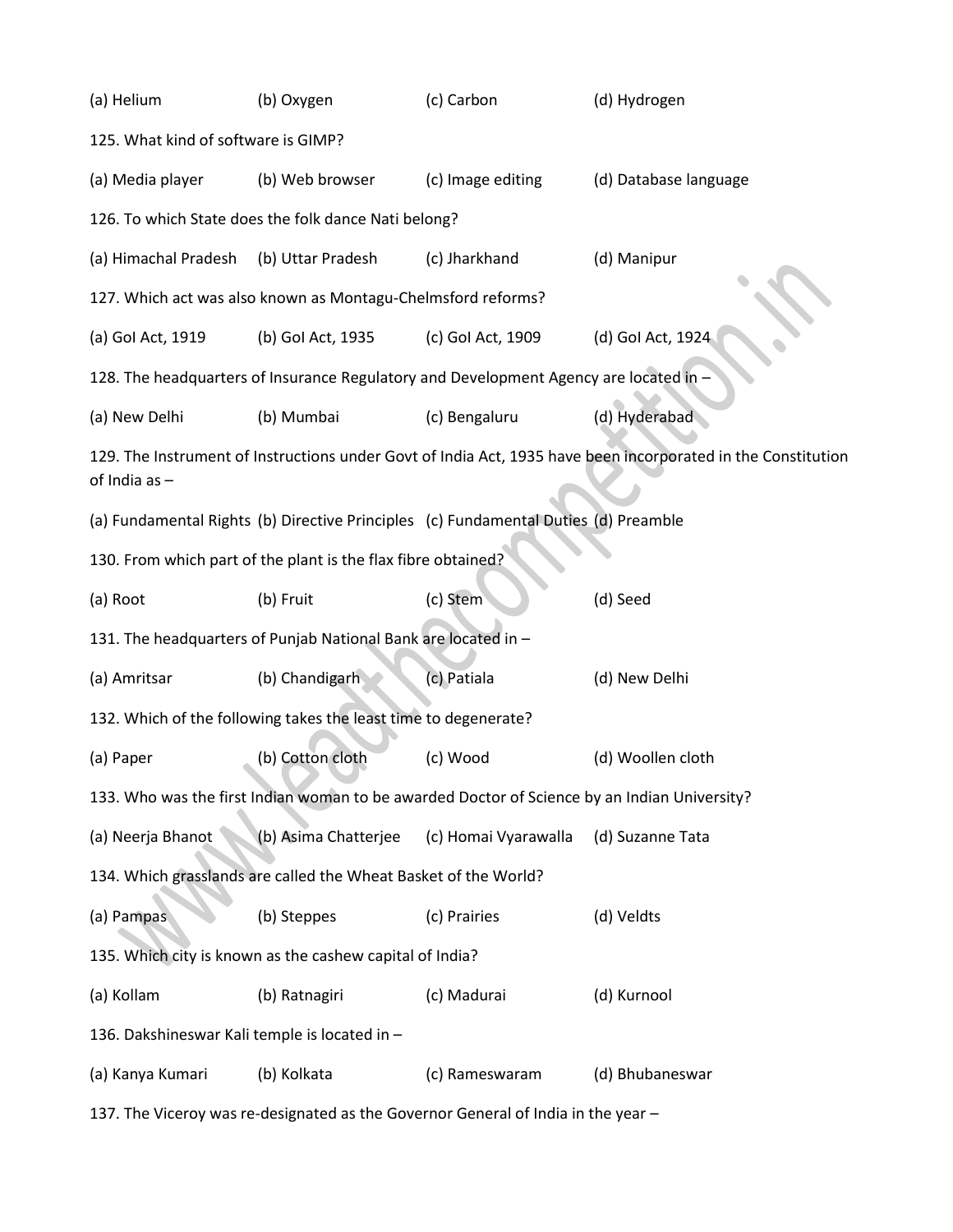| $(a)$ 1947                                   | (b) 1935                                                                    | $(c)$ 1948        | $(d)$ 1946                                                                                         |
|----------------------------------------------|-----------------------------------------------------------------------------|-------------------|----------------------------------------------------------------------------------------------------|
| 138. Pangsau Pass connects India with -      |                                                                             |                   |                                                                                                    |
| (a) Bhutan                                   | (b) Myanmar                                                                 | (c) China         | (d) Afghanistan                                                                                    |
|                                              | 139. The famous Pearl Harbour attack by the Japanese occurred in the year - |                   |                                                                                                    |
| $(a)$ 1937                                   | (b) 1939                                                                    | $(c)$ 1941        | $(d)$ 1943                                                                                         |
|                                              | 140. Which dynasty was founded by Mir Qamar-ud-din Khan Siddiqi?            |                   |                                                                                                    |
| (a) Adil Shahi                               | (b) Suri                                                                    | (c) Qutb Shahi    | (d) Asaf Zahi                                                                                      |
|                                              | 141. Which of the following has the highest calorific value?                |                   |                                                                                                    |
| (a) Cow dung cake                            | (b) Kerosene                                                                | (c) Wood          | (d) Coal                                                                                           |
|                                              |                                                                             |                   | 142. At which place was Nisargopchar Ashram started by Mahatma Gandhi and Manibhai Desai?          |
| (a) Uruli Kanchan                            | (b) Wardha                                                                  | (c) Sabarmati     | (d) Champaran                                                                                      |
|                                              | 143. Who was the 1st Indian ambassador to United States of America?         |                   |                                                                                                    |
| (a) Krishna Menon                            | (b) Fazl Ali                                                                | (c) Asaf Ali      | (d) Bhagwan Das                                                                                    |
| 144. National Police Academy is located in - |                                                                             |                   |                                                                                                    |
| (a) Hyderabad                                | (b) Lucknow                                                                 | (c) Ahmedabad     | (d) Mysuru                                                                                         |
|                                              |                                                                             |                   | 145. Bonds issued by Indian entities outside India but denominated in Indian rupees are known as - |
| (a) Desi Bonds                               | (b) NRI Bonds                                                               | (c) Pravasi Bonds | (d) Masala Bonds                                                                                   |
|                                              | 146. Fugdi is a folk dance native to which Indian State?                    |                   |                                                                                                    |
| (a) Tamil Nadu                               | (b) Goa                                                                     | (c) Mizoram       | (d) Odisha                                                                                         |
|                                              | 147. Which of the following was a Part-D State at the time of independence? |                   |                                                                                                    |
| (a) Sikkim                                   | (b) Arunachal Pradesh (c) Pondicherry                                       |                   | (d) Andaman & Nicobar Islands                                                                      |
|                                              | 148. Which of the following means 'the tool maker'?                         |                   |                                                                                                    |
| (a) Homo habilis                             | (b) Homo erectus                                                            | (c) Homo sapiens  | (d) Homo naledi                                                                                    |
| 149. The Windfall is a book written by -     |                                                                             |                   |                                                                                                    |
| (a) Neel Mukherjee                           | (b) Jeet Thayil                                                             | (c) Diksha Basu   | (d) Amitav Ghosh                                                                                   |
| 150. Auxillary bud develops into -           |                                                                             |                   |                                                                                                    |
| (a) Flower                                   | (b) Stem                                                                    | (c) Root          | (d) Fruit                                                                                          |
|                                              |                                                                             |                   |                                                                                                    |